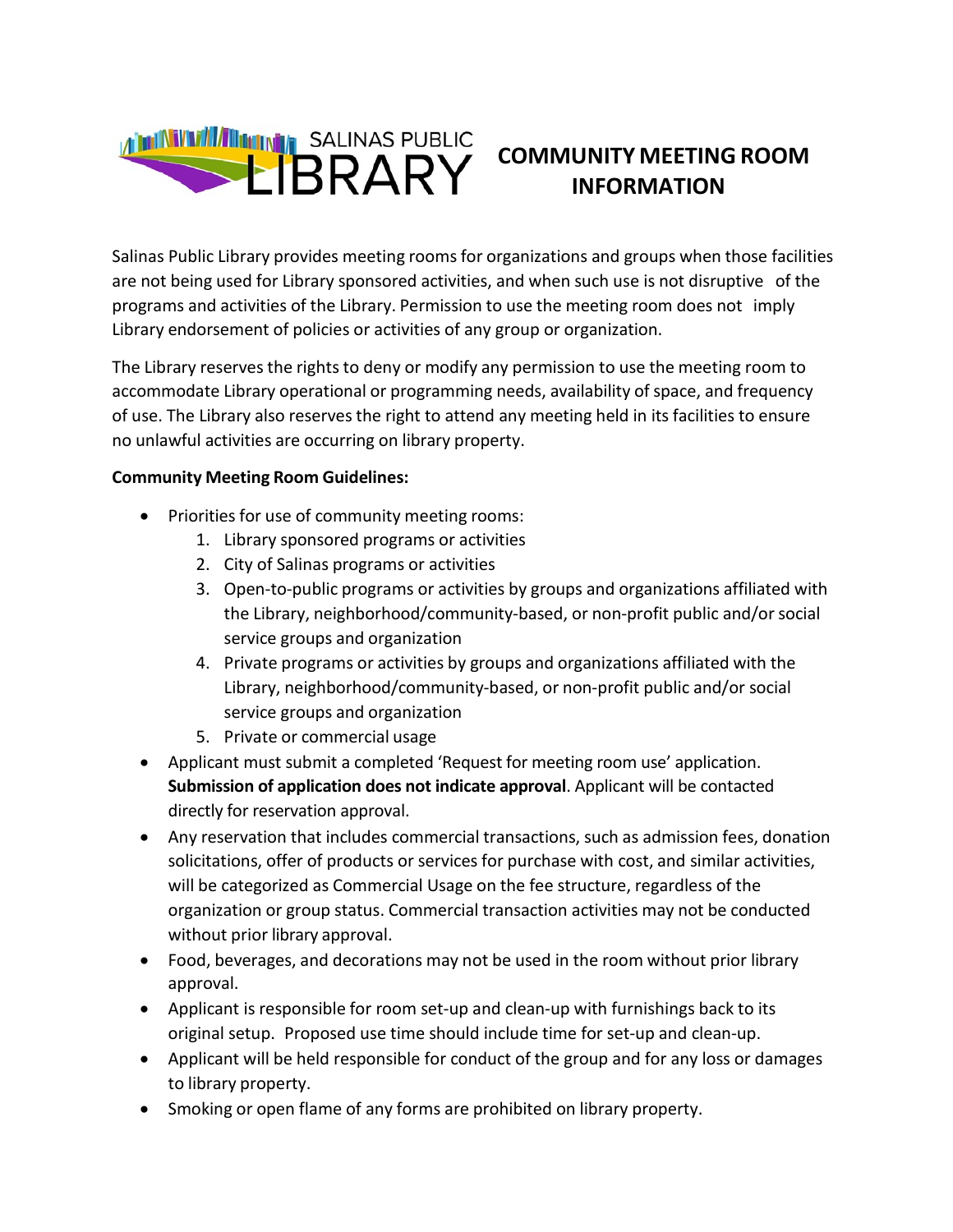- Any publicity, agenda, and required insurance must be submitted, at the latest, fourteen (14) days prior to the proposed use date for approval.
- Publicity of non-Library sponsored programs must contain this statement: *The Salinas Public Library is not a sponsor, nor does it endorse any policies or activities of the sponsors of this program*.
- Submission of application constitute an agreement that the organizations or groups shall indemnify, defend and hold harmless the Salinas Public Library and the City of Salinas, its officials, agents and employees from and against any and all claims, suits, actions of any kind, arising and resulting and accruing from any negligent act, omission or error of the organization or group resulting in or relating to personal injuries or property damage arising from the organization/group's use of the library meeting room.

### **Community Meeting Room Facilities Information:**

- Cesar Chavez Library BHC Meeting Room:
	- o Room capacity: 204 people
	- o Chairs: 100
	- o Tables: 8
	- o Equipment:
		- **TV with HDMI capability**
		- **Projector and screen**
		- Kitchen, with microwave and refrigerator
- El Gabilan Library Community Room:
	- o Room capacity: 184 people
	- o Chairs: 50
	- o Tables: 20
	- o Equipment:
		- **Projector and screen**
		- **Computer**
		- Webcam
		- Whiteboard (not including marker/eraser)
		- Kitchenette, with a refrigerator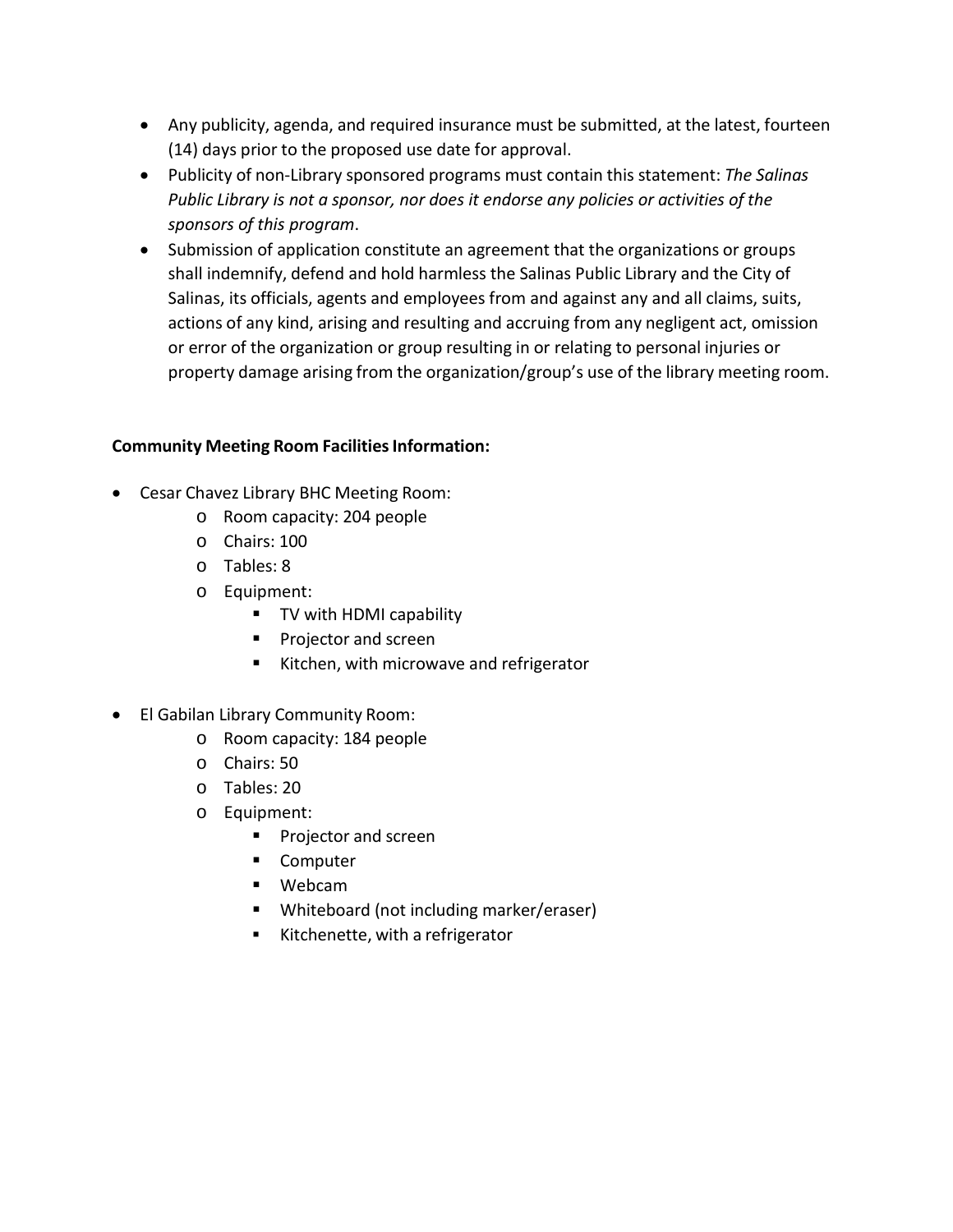## **SALINAS PUBLIC LIBRARY REQUEST FOR MEETING ROOM USE**

| Request Date: National Property of the Magnus Control of the Magnus Control of the Magnus Control of the Magnus Control of the Magnus Control of the Magnus Control of the Magnus Control of the Magnus Control of the Magnus |  |                   |                                      |  |
|-------------------------------------------------------------------------------------------------------------------------------------------------------------------------------------------------------------------------------|--|-------------------|--------------------------------------|--|
| Facility requested (select one): _______Cesar Chavez Library __________El Gabilan Library                                                                                                                                     |  |                   |                                      |  |
|                                                                                                                                                                                                                               |  |                   |                                      |  |
| Org. Category (select one): _____ Non-profit _____Government ____ Private/Commercial                                                                                                                                          |  |                   |                                      |  |
|                                                                                                                                                                                                                               |  |                   |                                      |  |
|                                                                                                                                                                                                                               |  |                   |                                      |  |
|                                                                                                                                                                                                                               |  |                   |                                      |  |
|                                                                                                                                                                                                                               |  |                   |                                      |  |
| Start date: __________________________Start time: __________________ ** include set-up and                                                                                                                                    |  |                   |                                      |  |
| End date: _________________________ End time: ________________                                                                                                                                                                |  |                   | clean-up time                        |  |
| Program open to public (select one): ______Yes ________No                                                                                                                                                                     |  |                   |                                      |  |
| Program is free (select one): _____ Yes _______ No                                                                                                                                                                            |  |                   |                                      |  |
| Program includes commercial transactions (select one): _____Yes ________No                                                                                                                                                    |  |                   |                                      |  |
| Program includes use of beverages/food/decorations (select one): _____Yes ______No                                                                                                                                            |  |                   |                                      |  |
| Equipment requested (per availability):                                                                                                                                                                                       |  |                   |                                      |  |
| TV with HDMI capability                                                                                                                                                                                                       |  | ______ Whiteboard |                                      |  |
| <b>Example Projector and screen</b>                                                                                                                                                                                           |  |                   | <b>Access to kitchen/kitchenette</b> |  |
| <b>Computer</b>                                                                                                                                                                                                               |  |                   | _______Tables - How many: _____      |  |
| <b>Webcam access</b>                                                                                                                                                                                                          |  |                   | Chairs - How many: ______            |  |
| Lectern                                                                                                                                                                                                                       |  |                   |                                      |  |
| <b>Comments/Other requests:</b>                                                                                                                                                                                               |  |                   |                                      |  |
|                                                                                                                                                                                                                               |  |                   |                                      |  |
|                                                                                                                                                                                                                               |  |                   |                                      |  |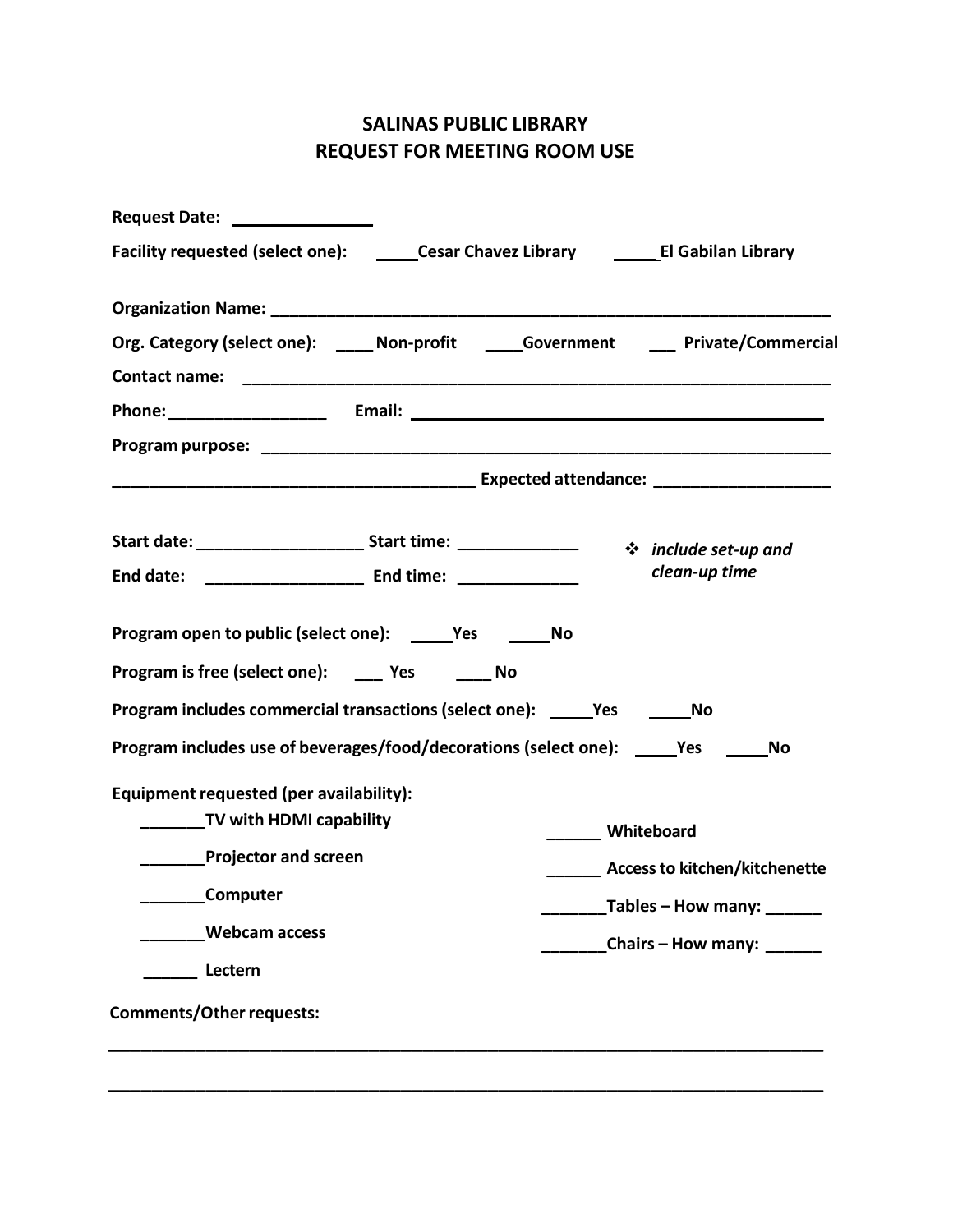#### **SALINAS PUBLIC LIBRARY MEETING ROOMS RULES, REGULATIONS & CONDITION OF USE**

- **OVERTIME**: Use of the facilities in excess of the time set on the application may result in an overtime fee being charged.
- **CANCELLATION BY APPLICANT**: Applicant must submit written notice of cancellation to the Librarian in charge of meeting room location, at least seven (7) calendar days prior to the cancellation of any date or dates set on the application. Refund of rental fees shall be made when Applicant gives the required notice. Failure to so comply shall result in loss of rental fees.
- **CANCELLATION BY CITY**: This permit may be cancelled without liability to the Library or the City under any of the following conditions: a) it is found to contain false or misleading information, b) if the Department finds that the proposed use will be detrimental to the health, safety, or morals of the City, or to the efficient operation of the facility, c) should any individual or group (members or guests) willfully or through negligence mistreat the equipment or facilities or violate any of the policies, rules, regulations, terms, and conditions established for use of the facilities, d) for recurring scheduled activities, if average attendance falls below the standard established for each use area within the Center, e) for failure to notify Center of cancellation of any date or dates covered by this permit, f) if Applicant defaults on or has not completed all conditions and requirements for use of facilities, g) in case the Center or any part thereof shall be destroyed or damaged by fire or any other cause, or if any other casualty or unforeseen occurrence, including strikes, labor disputes, war, or acts of military authorities shall render fulfillment of the permit difficult or impossible of performance, h) if the facility is needed by public necessity or emergency use, upon seven (7) calendar days written notice to Applicant. Refund of rental fees shall be made where City cancels permit at least seven (7) calendar days prior to the date reserved. No refund shall be made if cancellation occurs less than seven (7) days prior to the date reserved, except when cancellation occurs under items "g" or "h" above.
- **TRANSFERRING PERMIT:** Permission to use the meeting room cannot be transferred, assigned, or sublet.
- **ADVERTISING, SOLICITATION, AND SALES**: No advertising or signs shall be exhibited, and no solicitation or sales made on library property without the written permission of the Library.
- **COMPLETION OF REQUIREMENTS FOR USE OF FACILITIES**: Applicant must complete all requirements relating to use of the facilities within the time requirements specified.
- **COMPLIANCE TO CONDITIONS OF USE**: The Applicant shall observe, obey, and comply with all applicable city, county, state, and federal laws; and the policies, rules, regulations, terms and conditions governing use of Library facilities. Applicant will forfeit all rents or other fees paid if evicted from premises for violation of same. Eviction shall not release Applicant from any obligations for the payment of the rents or other fees required to be paid under this permit for the full term thereof.
- **CONDUCT OF PERSONS**: Applicant shall be solely responsible for the orderly conduct of all persons using the premises by its invitation, either expressed or implied, during all times covered by the permit. The Department reserves the right to eject or cause to be ejected from the premises any person or persons objectionable due to unlawful conduct.
- **EXITS**: At no time shall exits be covered or obstructed.
- **FACILITIES CAPACITY**: Applicant shall not admit a larger number of persons than can safely and freely move about therein, as determined by Building and Fire Codes.